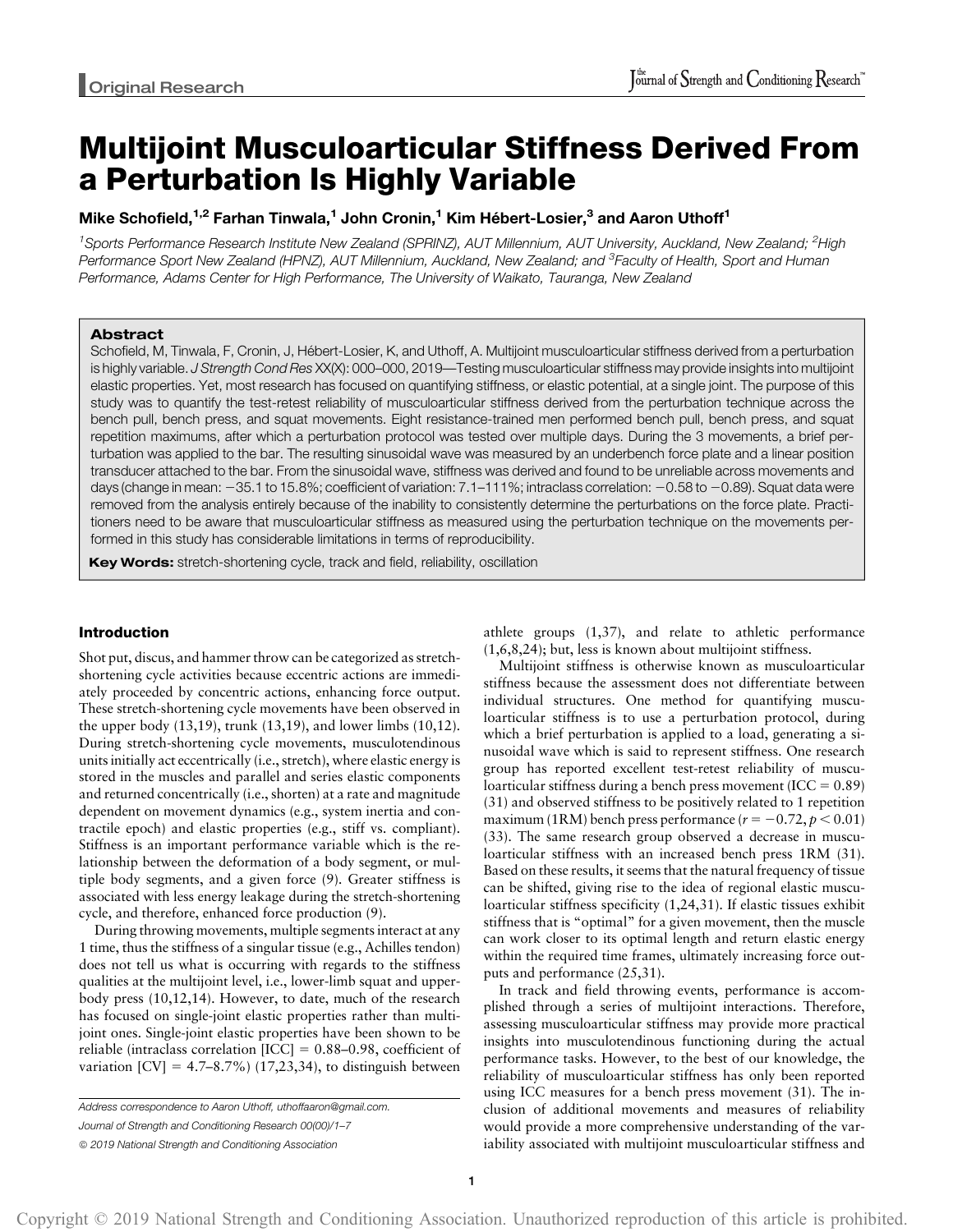its utility. Therefore, the purpose of this investigation was to quantify the test-retest reliability of musculoarticular stiffness derived from the perturbation technique across the bench pull, bench press, and squat movements. Given the previous literature on musculoarticular stiffness, we hypothesized that this physical characteristic would be reliable across loads and movements.

# Methods

#### Experimental Approach to the Problem

This study used a within-subject repeated-measures design to assess musculoarticular stiffness during a bench pull, bench press, and back squat in experienced resistance-trained men over 3 occasions. The subjects participated in a familiarization session where their 1RM strength was determined for each lift, and they were familiarized with the perturbation loads, an inertial load bike, and a seated medicine ball put. Testing took place over 3 weeks, with 7 days separating each session. For each of the 3 test sessions, upperand lower-body force capabilities were quantified from the seated medicine ball put and inertial load bike, respectively. Thereafter, the subjects performed the bench pull, bench press, and back squat using perturbation loads between 15 and 70% of 1RM. During each of the perturbation trials, force plates and linear position transducer (LPT) were used to determine bar oscillations. Based on the resultant oscillations, musculoarticular system stiffness was derived for each movement and load.

#### **Subjects**

Eight experienced resistance-trained men, aged 18-27 years (6 highly strength trained subjects and 2 elite track and field subjects) of similar strength volunteered to participate in this investigation (Table 1). Experienced resistance-trained was determined as bench press and bench pull strength greater than body mass and greater than 1.5 times body mass for the back squat. All subjects provided written consent prior to participating in this study. Subjects were not included if they were, or had used, performance-enhancing substances (WADA, 2016), and all protocols were approved by Auckland University of Technology's Institutional Research Ethics Committee.

# **Procedures**

Equipment. All testing was performed in a laboratory with ambient temperature set at 22°. Bar displacements were tracked by a PT5A (Fitness Technologies, SA, Australia) LPT connected to a barbell, synchronized with 2 AccuPower (Advanced Medical Technology, Inc., [AMTI] Watertown, MA) force plates to collect ground reaction force data. All devices were synchronized and collected at 1,000 Hz using a custom LabView (LabView Professional 2016) program.

Familiarization and One Repetition Maximum Testing. During the testing, subjects were asked to maintain regular dietary, hydration, and sleep behaviors and refrain from intense resistance activity for 48 hours before testing. All subjects attended 4 testing sessions (1  $\times$  familiarization and 3  $\times$  data collection) at the same time of day, with each testing occasion separated by 7 days. The initial familiarization session included the collection of baseline data (height, mass, and age), determination of 1RM strength for each of the lifts, multiple perturbation trials at loads between 20 and 60 kg, and familiarization with the inertial load bike and seated medicine ball put. All subjects were familiar with 1RM

| <b>Characteristic</b> | Units of measurement | Mean $\pm$ SD    |  |  |
|-----------------------|----------------------|------------------|--|--|
| Age                   | y                    | $23.6 \pm 3.7$   |  |  |
| Height                | cm                   | $180.4 \pm 10.8$ |  |  |
| Mass                  | kg                   | $90.1 + 19.6$    |  |  |
| Squat 1RM             | kg                   | $172.8 \pm 28.1$ |  |  |
|                       | ВM                   | $2.0 + 0.3$      |  |  |
| Bench press 1RM       | kg                   | $112.8 \pm 24.6$ |  |  |
|                       | ВM                   | $1.3 \pm 0.2$    |  |  |
| Bench pull 1RM        | kg                   | $95.6 \pm 15.5$  |  |  |
|                       | BM                   | $1.1 + 0.1$      |  |  |

\*1RM  $=$  1 repetition maximum; BM  $=$  relative to body mass.

testing, during which multiple warm-up sets at increasing loads were performed, and once  $\sim$ 90% repetition was reached 5–10 kg, increments in load were used to establish the 1RM (7). One repetition maximum was established in  $\leq$ 5 repetitions after warm-up loads. The order of 1RM testing was bench pull, bench press, and back squat, respectively. Spotters and spotting bars were used across loads and lifts to ensure safety. A minimum recovery time of 120 seconds was implemented between attempts and exercises to limit the effect of fatigue.

Warm-up and Premeasures. On arrival to all testing occasions, subjects performed 5 minutes of low-intensity cycling, followed by 10 leg swings (both flexion/extension and abduction/adduction), lunges, push-ups, T-Y-W scapulae retraction movements, and open book torso rotations. After the warm-up, 3 maximal inertial load bike trials and 3 maximal seated medicine ball puts at 3- and 5-kg loads were performed to determine the force capabilities of the upper and lower body and to compare the subjects' contractile state between sessions. Briefly, the inertial load bike trials were performed on a custom-made bike with a fixed-weight (31.9-kg) flywheel and crank length (165 mm). Seat height was adjusted to a position where slight knee flexion was observed at the bottom of the pedal stroke and handle bar height to a position of comfort. Seat and handle bar heights were recorded and kept constant across days. The trial consisted of an 8-revolution maximal effort from which peak power, peak torque, revolutions per minute, and optimal cadence were derived. During the seated medicine ball put, subjects were strapped into a seat that limited hip movement. Holding the medicine ball in their dominant hand, each subject put the ball using a countermovement action as far as possible. Dominant hand was defined as the hand in which the subject preferred to put the medicine ball with. Three trials at each load starting with the 3-kg ball were performed. Three electronically synchronized cameras (Camera, Vision Prosilica GX1050C; Allied Vision, Exton, PA; frame rate; 70 fps, shutter speed; 1/1,000) recorded each put using custom-written software (HPSNZ portable tracker; HPSNZ, Auckland, New Zealand). Before data collection, all cameras were calibrated following the manufactures' procedure. Cameras were fixed behind (4.2 m behind, 1.0 m high), to the right (3.7 m right, 0.99 m high), and above (5.0 m above) the subject. The center of the medicine ball was manually digitized in each frame within the custom-written software. Velocity and accelerations were calculated from position and time traces and filtered at 8 Hz using a low-pass Butterworth filter. Cutoff frequency was determined using residual analysis.

Bench Press. A countermovement bench press was used consistent with previously described methods (3,4,33). Briefly, lying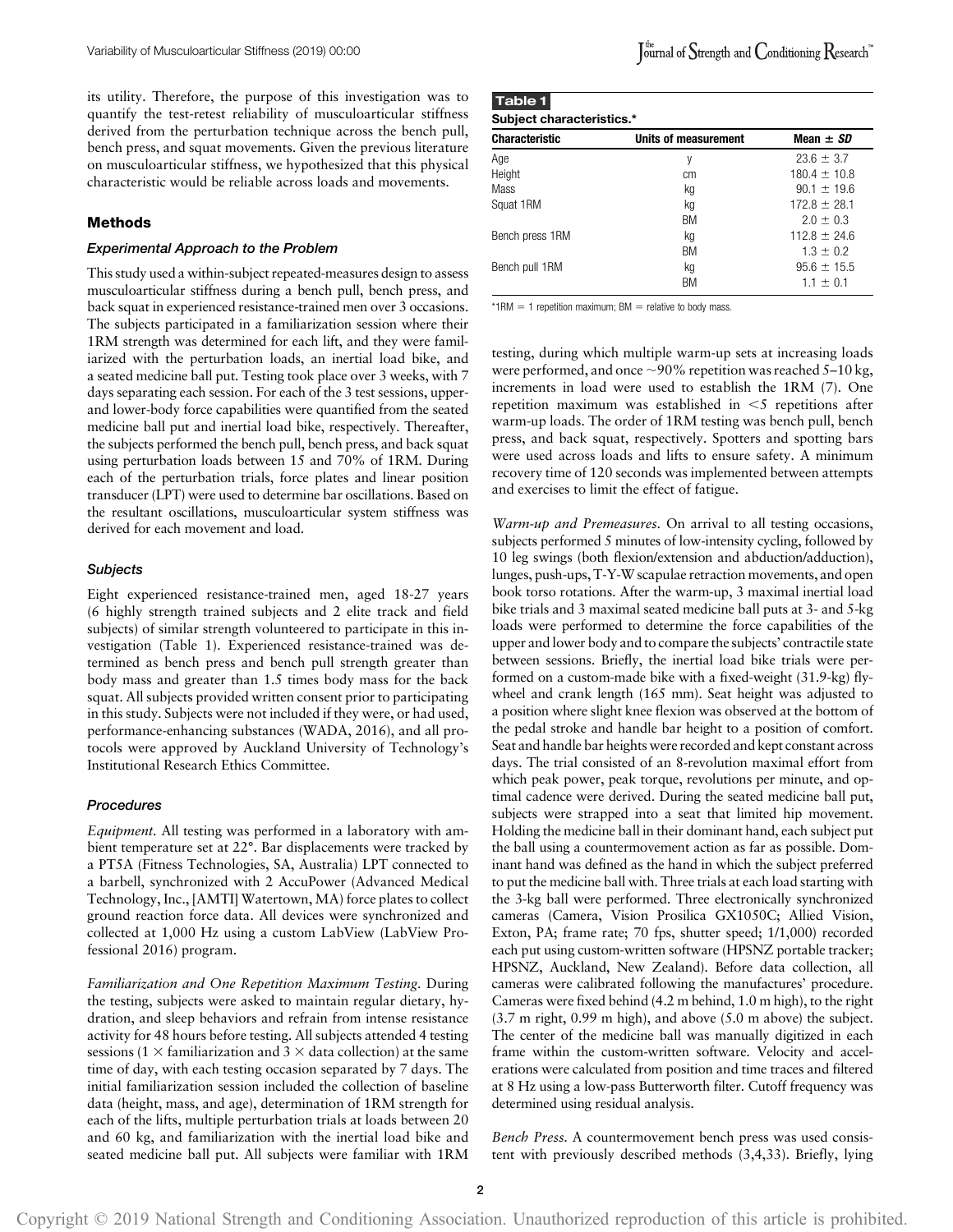supine on a bench press, the Olympic bar was lowered to the chest at a self-selected speed, followed immediately by a concentric press. Before the execution of the lift, grip width was determined as width needed to have the forearm perpendicular to the floor when the bar rested on the chest, and the humerus abducted 70° (referenced from the anatomical position). Trials during which the head, shoulders, hips, or feet lost contact with their respective support surfaces (bench or force plate) or with excessive bouncing of the barbell were disregarded and repeated. In addition, light contact with the chest, roughly level with the lower chest, was cued. To collect ground reaction force and barbell data simultaneously, the bench press and subjects were positioned spanning across 2 AMTI force plates synchronized to the LPT that was attached as centrally as possible to the barbell (Figure 1).

Bench Pull. A countermovement bench pull consistent with the methods detailed by Sanchez-Medina et al. (27) was performed, although a Smith machine was not used. Briefly, lying prone on a high-pull bench, a grip position consistent with that of the bench press was attained using bar markings. Before the first repetition, the Olympic bar was held above an extended arm position with elbows flexed. Once released, the bar was lowered to the extended arm position. Subjects then rowed the bar into the bench making contact with a point coinciding with the xiphoid process. This method allowed for countermovement repetitions. The contact point on the bench was 7 cm below the xiphoid process because of the steel frame. Cues were given to contact the bench as forcefully as possible, and only trials where contact was made were counted. Trials during which the chin, chest, or hips lifted off the bench were disregarded and repeated. To collect kinetic and kinematic data, the bench pull was placed on 2 synchronized AMTI force plates with the LPT attached as centrally as possible to the barbell (Figure 2).

Back Squat. A countermovement back squat consistent with previous investigations (5,28) was performed. Starting in an erect position with an Olympic bar securely resting on the upper back, subjects squatted down to a soft deformable hurdle placed at a height consistent with a 90° knee angle (21). After a light touch, cues were given to drive up explosively. A 90° knee angle was used because it corresponds to the knee angle observed in the power position during shot put and discus (35). Squatting belts were allowed if requested. Trials where a 90° knee flexion angle was not achieved were disregarded and repeated. To collect kinetic and kinematic data, all repetitions were performed standing on an AMTI force plate with an LPT attached as centrally as possible to the barbell Figure 3.

Perturbation Method. Loads concurrent with those used by Wilson et al. (32) were used (perturbations at 15, 30, 45, 60, and 70% of 1RM) across movements. All loads were rounded to the nearest kilogram. For all 3 movements assessed, the perturbation was applied 3 cm above the maximal eccentric range of motion. As such, the bar was lowered and held isometrically for less than 2 seconds, 3 cm off the chest during the bench press, 3 cm above full elbow extension/shoulder adduction/protraction during the bench pull, and 3 cm above the deformable hurdle that marked the 90° knee angle during the squat. At this position, a perturbation of  $\sim$ 100 N was applied by a sharp press with the assessor's hand to the center of the barbell. Manual application of force to the barbell results in slight variation in perturbation magnitude between trials; however, stiffness is invariant as an elastic system oscillates at its resonant frequency (32). To standardize the protocol as much as possible, the same assessor applied the perturbation and practiced the perturbation method on the force plate.



Figure 1. Bench press perturbation set-up. Arrow denotes point of perturbation application.

Subjects were instructed to maintain an isometric position and "to not respond" to the perturbation to limit voluntary input (18,32,33). Furthermore, subjects were blinded to the perturbation by visually obstructing them from seeing the barbell as per the recommendations of Ditroilo et al. (15). Back squat perturbation data were not considered during analysis because of the inability to consistently determine the perturbations on the force plate and identify an oscillation pattern.

Musculoarticular Stiffness Calculation. Musculoarticular system stiffness (Nm) of the system was determined using methods identical to those previously detailed by Wilson et al. (32) and Ditroilo et al. (15). Calculations were made from the initial damped oscillation cycle recorded. From the oscillation recordings and known constants, stiffness (k) was calculated as:

$$
k = 4m f^2 \pi^2 + c^2 / 4m,
$$

where m, f, and c represent the mass, damped natural frequency, and damping coefficient. The frequency of oscillation was quantified as the inverse of the period between successive force peaks. The damping ratio (s) was determined by plotting the natural log of force peaks against time, thereby obtaining the slope of the line. The damping coefficient (c) was then calculated as:



Figure 2. Bench pull perturbation set-up. Arrow denotes point of perturbation application.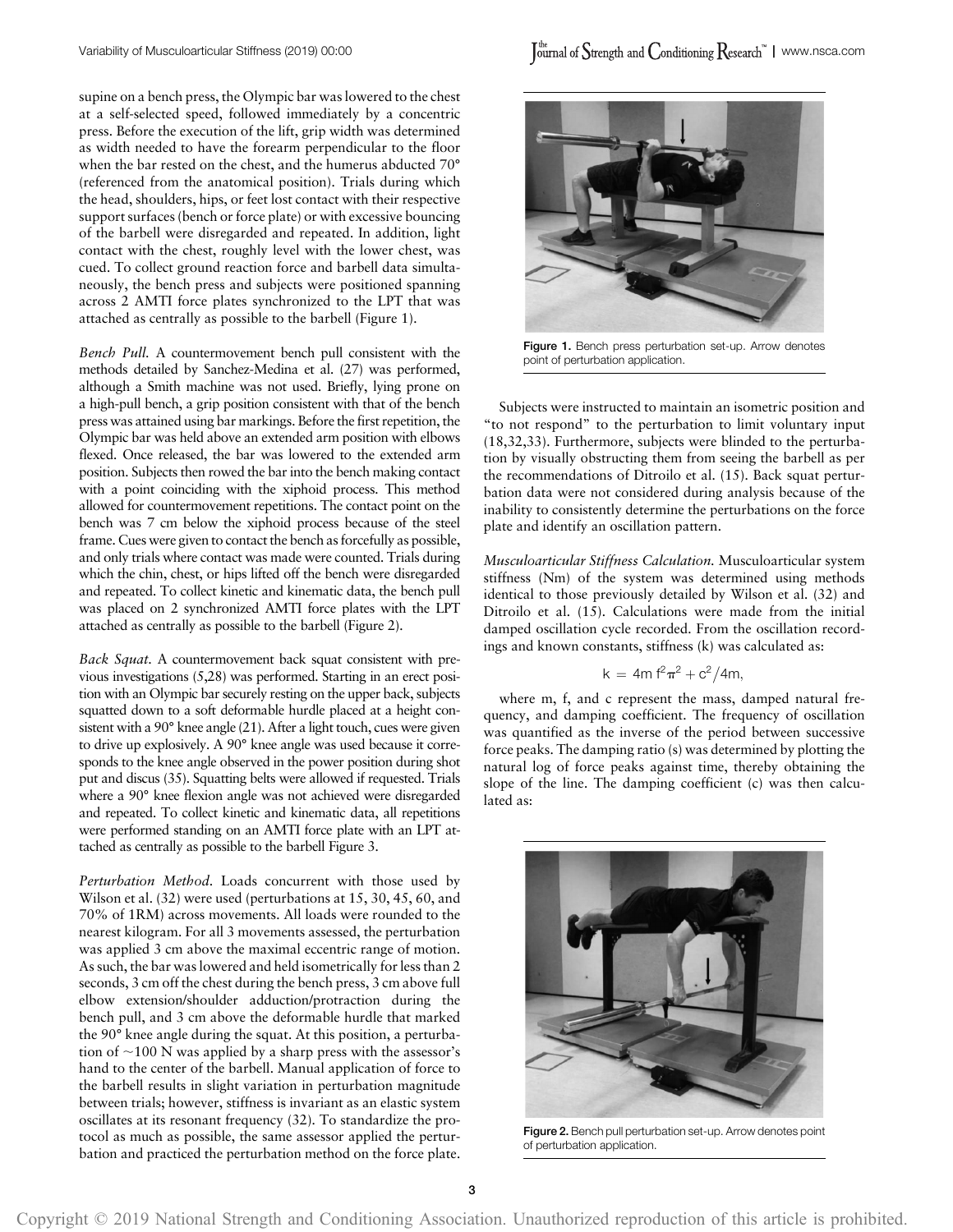

Figure 3. Back squat perturbation set-up. Arrow denotes point of perturbation application.

$$
c = 4 \pi m(f^{'})s,
$$

where the natural frequency is given by:

$$
(\mathsf{f}') = [\mathsf{f}^2/(1-s^2)].^{1/2}.
$$

Data Analyses. The data were analyzed using MATLAB 2018a (Massachusetts, USA). First, the raw data were filtered using a low-pass Butterworth filter. The LPT and force plate data were filtered using a cutoff frequency of 8 and 15 Hz, respectively. Cutoff frequencies were determined using residual analysis (36). The perturbation was identified in the LPT data using a custom peak detection algorithm, which was time synchronized with the force plate data. The force plate data showed racking and unracking artifacts, which made it difficult to identify the perturbation signal correctly. The LPT was added to remove any ambiguity because it identified the "unrack," "perturbation," and "rerack" time points clearly. A second custom peak detection algorithm was used to identify the peaks in the oscillatory force signal (Figure 4A). The first 2 peaks and their times were used to

calculate the slope  $(Nm·s^{-1})$ , period (s) and damped frequency  $(f_d)$  (Figure 4B). The stiffness and natural frequency metrics were calculated, as described above.

Slope = 
$$
\frac{\text{Peak } 2 - \text{Peak } 1}{\text{Time } 2 - \text{Time } 1} = \text{Nm·s}^{-1}
$$
,  
Damped frequency =  $\frac{1}{\text{Period}}$ ,  

$$
f_d = \frac{1}{\text{Time } 2 - \text{Time } 1}.
$$

## Statistical Analyses

Reliability was quantified using the methods described by Hopkins (20) to calculate the change in mean (CM) as a percentage fluctuation in the overall mean, CV to quantify the typical error as a percentage of each subject's mean, and the ICC to indicate the consistency of measures of subjects in relation to their ranking in the group. Reliability thresholds of CV  $\leq$ 10% (Atkinson and Nevill, 1998) and ICC  $\geq$  0.70 (Meylan et al. 2012) were used as indicators of acceptable reliability. Two-tailed paired t-tests were used to determine significant differences between testing days on the means of each performance variable, with the level of significance set a priori at  $p \leq 0.05$ .

## **Results**

## Inertial Load Bike and Medicine Ball Put

All inertial load and seated medicine ball put variables were observed to be highly reliable (inertial load bike: ICC, 0.69–1.00; CV, 1.2–5.6%; CM  $-2.6$  to 2.1%; seated medicine ball put: ICC, 0.82–0.95; CV 2.7–6.8%, CM  $-3.7$  to 0.7%). No significant difference between days was observed for any of the inertial load bike variables and 3-kg medicine ball put peak velocity and acceleration measures (Table 2). However, a significant decrease in 5-kg medicine ball put peak velocity, but not acceleration, was observed from day 1 to day 2.



Copyright © 2019 National Strength and Conditioning Association. Unauthorized reproduction of this article is prohibited.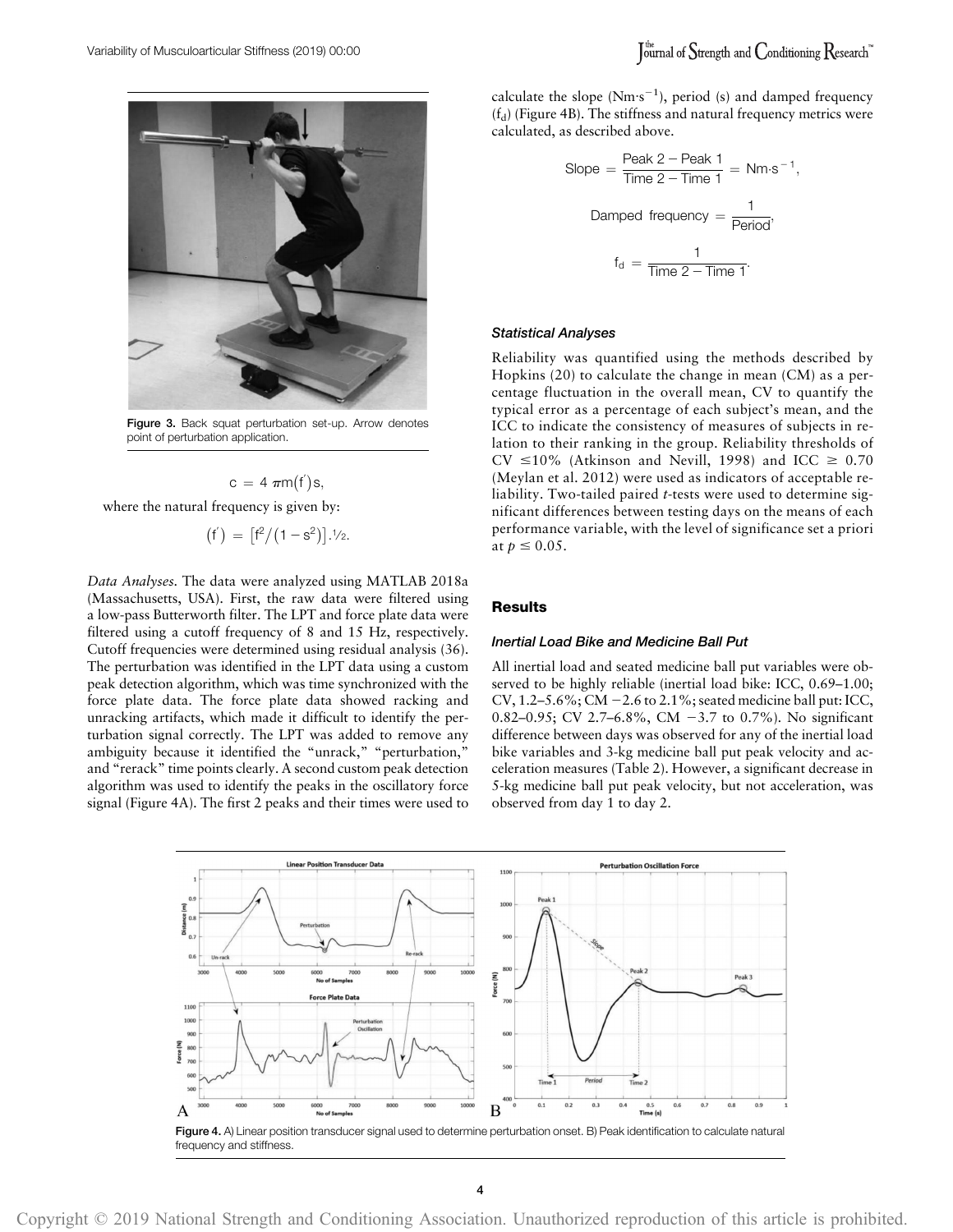Table 2 Inertial load bike and seated medicine ball output variable mean data.\*

|                                                 | Mean $\pm$ SD    |                  |                 |  |  |  |
|-------------------------------------------------|------------------|------------------|-----------------|--|--|--|
| <b>Variable</b>                                 | Day 1            | Day 2            | Day 3           |  |  |  |
| Inertial load bike                              |                  |                  |                 |  |  |  |
| Peak power (W)                                  | $1,489 \pm 347$  | $1.449 \pm 287$  | $1,439 \pm 280$ |  |  |  |
| Optimal cadence (rpm)                           | $132.6 \pm 6.6$  | $129.3 \pm 9.0$  | $131 \pm 8.0$   |  |  |  |
| Maximum torque (Nm)                             | $201.9 \pm 56.6$ | $205.7 \pm 53.8$ | $201 + 50.4$    |  |  |  |
| Maximal cadence (rpm)                           | $264.9 + 24.6$   | $265.2 + 25$     | $271 + 27.1$    |  |  |  |
| Seated medicine ball put                        |                  |                  |                 |  |  |  |
| 3-kg peak velocity ( $m \cdot s^{-1}$ )         | $8.0 \pm 0.95$   | $7.8 + 0.8$      | $7.7 + 0.8$     |  |  |  |
| 3-kg peak acceleration $(m \cdot s^{-2})$       | $47.4 \pm 6.7$   | $45.7 + 6.1$     | $46.0 \pm 6.4$  |  |  |  |
| 5-kg peak velocity (m $\cdot$ s <sup>-1</sup> ) | $6.7 \pm 0.97$   | $6.5 \pm 0.69$ † | $6.3 \pm 0.71$  |  |  |  |
| 5-kg peak acceleration (m·s <sup>-2</sup> )     | $35.5 \pm 5.3$   | $33.0 \pm 5.0$   | $32.3 + 4.3$    |  |  |  |

 $*$ rpm  $=$  revolutions per minute.

†Significant differences days 1–2.

#### Bench Press

Bench press stiffness data are presented in Table 3. The CM between days ranged from  $-35.1$  to 15.8%, with a decrease observed from day 2 to day 3. No systematic change in CV (range: 16.1–111%) or ICC (range:  $-0.58$  to 0.75) between days or across loads were observed.

#### Bench Pull

Bench pull stiffness data are detailed in Table 3. The CMs between days ranged from  $-16.9$  to 11.1%, with no observable systematic change. No systematic change in CV (range: 7.07–40.6%) or ICC (range:  $-0.15$  to 0.89) between days or across loads was observed. Only the musculoarticular stiffness measure from the bench pull at 60 and 70% of 1RM between day 1 and day 2 demonstrated an acceptable reliability based on the CV and ICC values.

#### **Discussion**

Musculoarticular stiffness is believed to be an important indicator of performance and tissue adaptation (6,24,33). The purpose of this investigation was to establish whether measures of stiffness through the perturbation technique were reproducible using the bench pull, bench press, and squat movements. The main findings were an inability to quantify any stiffness data for the squat

movement, and that bench pull and bench press musculoarticular stiffness measures did not meet the pre-established thresholds of acceptable reliability (ICC  $> 0.70$  and CV  $< 10\%$ ) across the 3 experimental days. These findings do not support our hypothesis, yet provide important insights into the use of musculoarticular stiffness testing for upper- and lower-body movements.

Variability in data between testing sessions can be attributed to several sources, either technological error, biological change, or an inherent variability in the assessment. In the current investigation, force plates and LPT were powered before testing sessions to adjust to ambient conditions, calibrated, and zeroed to reduce technological error. Testing was undertaken 7 days apart at a similar time of day to avoid diurnal fluctuations in performance, with identical warm-up performed before testing. In addition, to compare contractile state between sessions, maximal inertial load bike and seated medicine ball put measures were taken. A significant decrease in 5-kg medicine ball put peak velocity was noted on day 2, with no change in any of the other maximal measures. These data would suggest similar muscular and biological status between days. The lack of correspondence between muscular output and musculoarticular stiffness measures between days leads us to conclude that the variability in musculoarticular stiffness can be attributed to the variability in the assessment itself.

This is the first study to the best of our knowledge to attempt to quantify the musculoarticular stiffness associated with the squat movement using a perturbation technique. We were unable to measure stiffness from the squat movement because of an inability to identify an oscillatory pattern at the force plate. The LPT was used to determine the timing of the perturbation because movement in a sine wave on a force plate can be generated without visible change in bar displacement. It would seem that during the squat, the perturbation applied to the bar was dampened through the entire proximal-distal musculoskeletal system to the point that minimal or no sine wave was discernible at the force plate.

Wilson et al. (31) reported test-retest reliability of musculoarticular stiffness to be high for the bench press movement (ICC  $= 0.89$ ), which contrasts to our bench press data (ICC < 0.70, CV  $> 10\%$ ). Similar to the study by Wilson et al. (31), experienced resistance-trained subjects were involved in this study; however, we here report raw stiffness data vs. predicted stiffness from an exponential curve. We observed greater maximal stiffness than that reported by Wilson et al. (33) (stiffness:  $12,015-27,677$  N·m<sup>-1</sup>); however, our stiffness values largely fall within the 10,000–50,000

| "Bench press and bench pull musculoarticular stiffness (Nm) data and reliability metrics across days |  |
|------------------------------------------------------------------------------------------------------|--|

|             | Mean $\pm$ SD         |                     | Change in mean (%)   |            | CV (%)     |            | ICC        |            |            |
|-------------|-----------------------|---------------------|----------------------|------------|------------|------------|------------|------------|------------|
| % RM        | Day 1                 | Day 2               | Day 3                | Davs $1-2$ | Days $2-3$ | Days $1-2$ | Days $2-3$ | Days $1-2$ | Days $2-3$ |
| Bench press |                       |                     |                      |            |            |            |            |            |            |
| 15% RM      | $7.858 \pm 4.254$     | $5.129 \pm 1.138$   | $5.295 \pm 891$      | $-29.3$    | 4.22       | 31.4       | 16.1       | 0.50       | 0.53       |
| 30% RM      | $16.589 \pm 7.636$    | $11.595 \pm 7.599$  | $10.491 \pm 3.641$   | $-35.1$    | 1.99       | 54.2       | 35.8       | 0.38       | 0.65       |
| 45% RM      | $14.657 \pm 5.946$    | $14.147 \pm 4.741$  | $15,084 \pm 5,927$   | $-3.7$     | 7.16       | 60.1       | 47.7       | $-0.58$    | $-0.04$    |
| 60% RM      | $-11.054 \pm 100.687$ | $20,942 \pm 12,386$ | $20,997 \pm 12,778$  | $-9.33$    | $-1.81$    | 37.2       | 45.6       | 0.75       | 0.59       |
| 70% RM      | $21.678 \pm 7.211$    | $38.314 \pm 53.393$ | $35.520 \pm 37.430$  | 10.8       | 15.8       | 78.1       | 111        | 0.43       | 0.28       |
| Bench pull  |                       |                     |                      |            |            |            |            |            |            |
| 15% RM      | $8.896 \pm 4.219$     | $7.157 \pm 2.539$   | $7.492 \pm 1.613$    | $-16.0$    | 8.77       | 27.4       | 26.7       | 0.67       | 0.46       |
| 30% RM      | $17.471 \pm 6.104$    | $15.499 \pm 4.712$  | $13.909 \pm 2.873$   | $-10.2$    | $-8.42$    | 40.6       | 14.7       | $-0.15$    | 0.79       |
| 45% RM      | $18,871 \pm 4,996$    | $18,436 \pm 3,774$  | $17.960 \pm 3.313$   | $-1.68$    | $-2.19$    | 19.9       | 10.3       | 0.29       | 0.79       |
| 60% RM      | $21.279 \pm 3.711$    | $21.409 \pm 2.273$  | $18.097 \pm 4.082$ + | 1.46       | $-16.9$    | 7.07       | 14.3       | 0.84       | 0.50       |
| 70% RM      | $23,135 \pm 5,441$    | $22,465 \pm 4,380$  | $27.066 \pm 15.844$  | $-2.19$    | 11.1       | 8.38       | 33.8       | 0.89       | 0.24       |

 $*CV = coefficient of variation; ICC = intraclass correlation coefficient; % RM = percentage of 1 repetition maximum.$ †Significant differences days 2–3.

Copyright © 2019 National Strength and Conditioning Association. Unauthorized reproduction of this article is prohibited.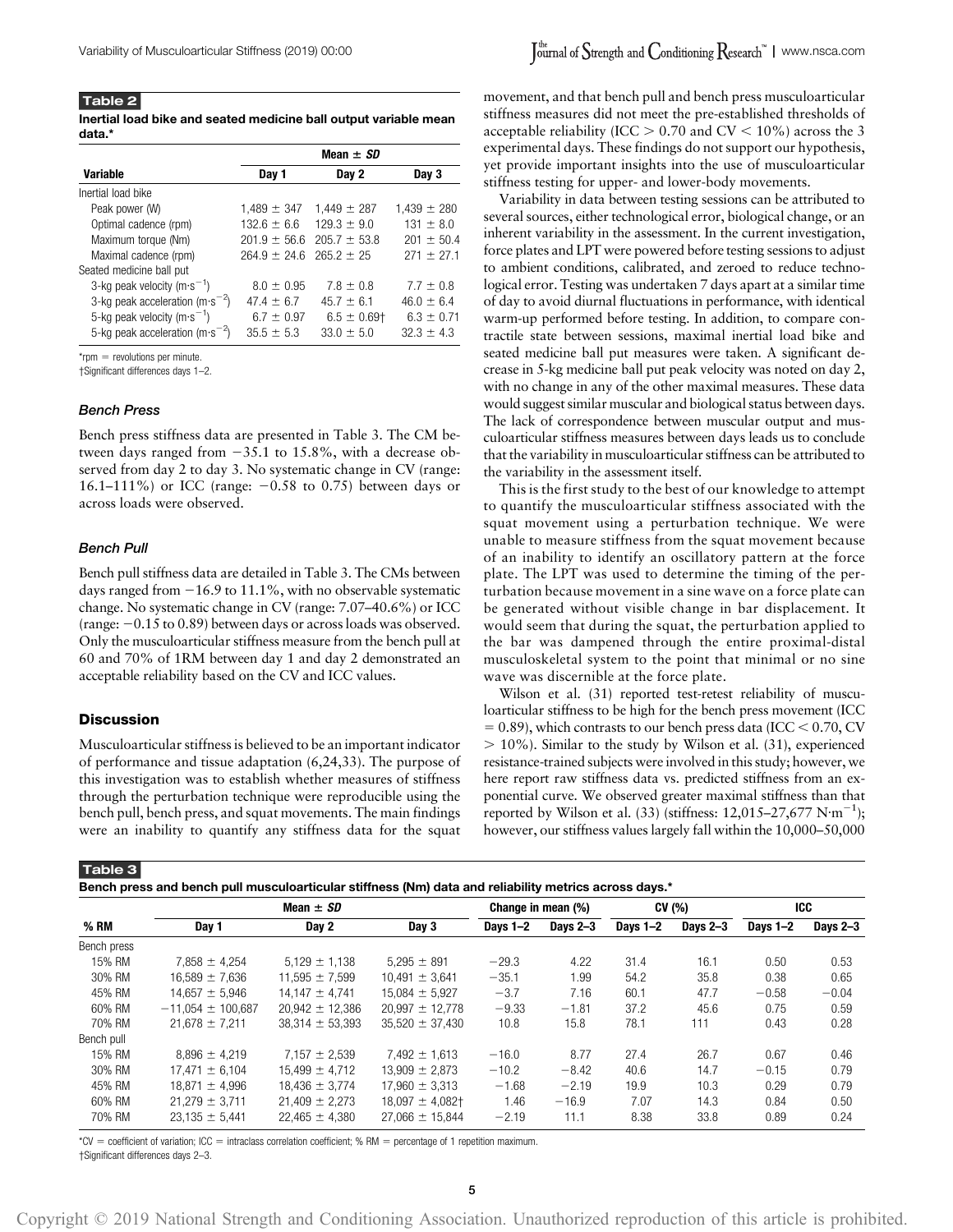$N \cdot m^{-1}$  reported in lower-body musculature. Subject characteristics may explain our greater stiffness values. The subjects used in this study ranged from trained strength athletes to elite track and field throwers, which likely possess greater stiffness than untrained subjects (22). Alternatively, the large variation in stiffness values may relate to the poor reliability of the method and inability to control for neural input (conscious and reflex) on stiffness.

In our study, the reliability of musculoarticular stiffness values in an upper-body pulling-type movement (bench pull) was better than that of a pressing-type movement (bench press), although both failed to reach the thresholds of acceptable reliability. Stiffness was higher than that previously reported in the literature (31,33). The nature of the movement involved tissue affect stiffness (21,24), which is another likely source of between-study differences. Little data are available regarding pulling movements and musculoarticular stiffness, limiting the ability to make strong inferences. Further research is required to understand physiological elastic variability among tissues involved in pulling movements and throughout the body.

In the context of rotational throwing, elastic return of all involved tissues rather than the return of a particular structure is of importance to the outcome of the movement. Both elastic and contractile structures play an integral role in the storage and transfer of elastic energy during multijoint movements (11,16,29,30). However, most assessments quantifying elastic resonant frequencies and stiffness describe the elastic properties of isolated elastic structures (21,24). No reliable method to quantify multijoint elastic properties across the body currently exists in vivo. Quantifying the mechanical properties of elastic structures in compound movements could be of benefit to sports performance; however, as demonstrated by the current study, the ability to repeatedly quantify natural frequency and musculoarticular stiffness in compound upper- and lower-body movements is poor. Further research should look to refine both bench press and bench pull perturbation protocols, or develop alternative methods to quantify elastic properties of movement patterns noninvasively that can be used to inform strength and conditioning practices. Alternative methods may include measuring natural frequency individual limbs during compound movement perturbations through accelerometry or perturbing from different locations such as a belt squat during the squat protocol.

#### Practical Applications

These data suggest that quantifying musculoarticular stiffness during a bench press, bench pull, or squat movements is unreliable across multiple days and loads. Predicting stiffness from a regression curve may increase the reliability because it aids in reducing the impact of outliers on the data; however, the reproducibility of the raw data needs to be improved if practitioners wish to use this method. Familiarization with the protocol beyond 1 session seems to make little difference to reliability. Therefore, changes to the methodology or development of alternative methods are required. Future investigations should seek to refine perturbation protocols to increase the reliability of measures because musculoarticular stiffness has practical implications for strength and conditioning practitioners and sports performance.

### References

1. Arampatzis A, Karamanidis K, Morey-Klapsing G, Monte GD, and Stafilidis S. Mechanical properties of the triceps surae tendon and aponeurosis in relation to intensity of sport activity. J Biomech 40: 1946–1952, 2007.

- 2. Atkinson G, and Nevill AM. Statistical methods for assessing measurement error (reliability) in variables relevant to sports medicine. Sports Med 26: 217–238, 1998.
- 3. Baechle TR and Earle RW. Resistance Training and Spotting Techniques. In: TR Baechle, RW Earle, eds. Essentials of Strength Training and Conditioning. Champaign, IL: Human Kinetics, 2008, pp 342–343.
- 4. Baker D. Comparison of upper-body strength and power between professional ad collage aged rugby league players. J Strength Cond Res 15: 30–35, 2001.
- 5. Baker D, Nance S, and Moore M. The load that maximises the average mechanical power output during jump squats in power-trained athletes. J Strength Cond Res 15: 92–97, 2001.
- 6. Bourdin M, Rambaud O, Dorel S, et al. Throwing performance is associated with muscular power. Int J Sports Med 31: 505–510, 2010.
- 7. Brown LE and Weir JP. ASEP procedures recommendation I: Accurate assessment of muscular strength and power. J Exerc Physiol 4: 1–21, 2001.
- 8. Burgess KE, Connick MJ, Graham-Smith P, and Pearson SJ. Plyometric vs. isometric training influences on tendon properties and muscle output. J Strength Cond Res 21: 986–989, 2007.
- 9. Butler RJ, Crowell HP III, and Davis IM. Lower extremity stiffness: Implications for performance and injury. Clin Biomech (Bristol, Avon) 18: 511–517, 2003.
- 10. Byun OK, Fuji H, Murakami M, et al. A biomechanical analysis of the men's shot put at the 2007 World Championships in athletics. New Stud Athlet 23: 53–62, 2008.
- 11. Carvalhais V, Ocarino J, Araujo V, Souza T, Silva P, and Fonseca S. Myofacial force transmission between the latissimus dorsi and gluteus maximus muscles: An in vivo experiment. J Biomech 46: 1003–1007, 2013.
- 12. Čoh M and Štuhec S. 3-D kinematic analysis of the rotational shot put technique. N Stud Athlet 20: 57-66, 2005.
- 13. Čoh M, Štuhec S, and Supej M. Comparative biomechanical analysis of the rotational shot put technique. Coll Antropol 32: 249–256, 2008.
- 14. Dapena J and Anderst WJ, J Dapena, ed. Discus Throw #1 (Men). Bloomington, IN: Indiana University, 1997. pp 10–45.
- 15. Ditroilo M, Watsford M, Murphy M, and De Vito G. Assessing musculo—Articular stiffness using free oscillations. Sports Med 41: 1019–1032, 2011.
- 16. Findley TW, Chaudhry H, and Dhar S. Transmission of muscle force to fascia during exercise. J Bodyw Mov Ther 19: 119–123, 2015.
- 17. Fouré A, Nordez A, and Cornu C. Plyometric training effects on achilles tendon stiffness and dissipative properties. J Appl Physiol 109: 849–854, 2010.
- 18. Gottlieb GL and Agarwal GC. Compliance of single joints: Elastic and plastic characteristics. J Neurophysiol 59: 937–951, 1988.
- 19. Harasin D, Milanovic D, and Coh M. 3D kinematics of the swing arm in the second double-support phase of rotational shot put—Elite vs sub-elite athletes. Kinesiology 42: 169–174, 2010.
- 20. Hopkins WG. Spreadsheets for analysis of validity and reliability. Sportsci 19: 36–42, 2015.
- 21. Izquierdo M, Hakkinen K, Gonzalez-Badillo JJ, Ibanez J, and Gorostiaga ¨ EM. Effects of long—Term training specificity on maximal strength and power of the upper and lower extremities in athletes from different sports. Eur J Physiol 87: 264–271, 2002.
- 22. Judge LW and Burke JR. Comparison of stretch reflex responses evoked during drop jumping in highly skilled athletes versus untrained subjects. J Sports Med Phys Fit 55: 587–595, 2015.
- 23. Kubo K, Akima H, Ushiyama J, et al. Effects of resistance training during bed rest on the viscoelastic properties of tendon structures in the lower limb. Scand J Med Sci Sports 14: 296–302, 2004.
- 24. Kubo K, Kanehisa H, Kawakami Y, and Fukunaga T. Elasticity of tendon structures of the lower limbs in sprinters. Acta Physiol Scand 168: 327–335, 2000.
- 25. Kubo K, Ohga K, Takeishi R, et al. Effects of series elasticity on the human knee extension torque-angle relationship in vivo. Res Quarter Exerc Sport 77: 408–416, 2006.
- 26. Meylan CM, Cronin JB, Oliver JL, Hughes MG, and Mcmaster DT. The reliability of jump kinematics and kinetics in children of different maturity status. J Strength Cond Res 26: 1015–1026, 2012.
- 27. Sanchez-Medina L, Gonzalez-Badillo JJ, Perez CE, and Pallares JG. Velocity-and power-load relationship of the bench pull vs bench press exercises. Int J Sports Med 35: 209–216, 2014.